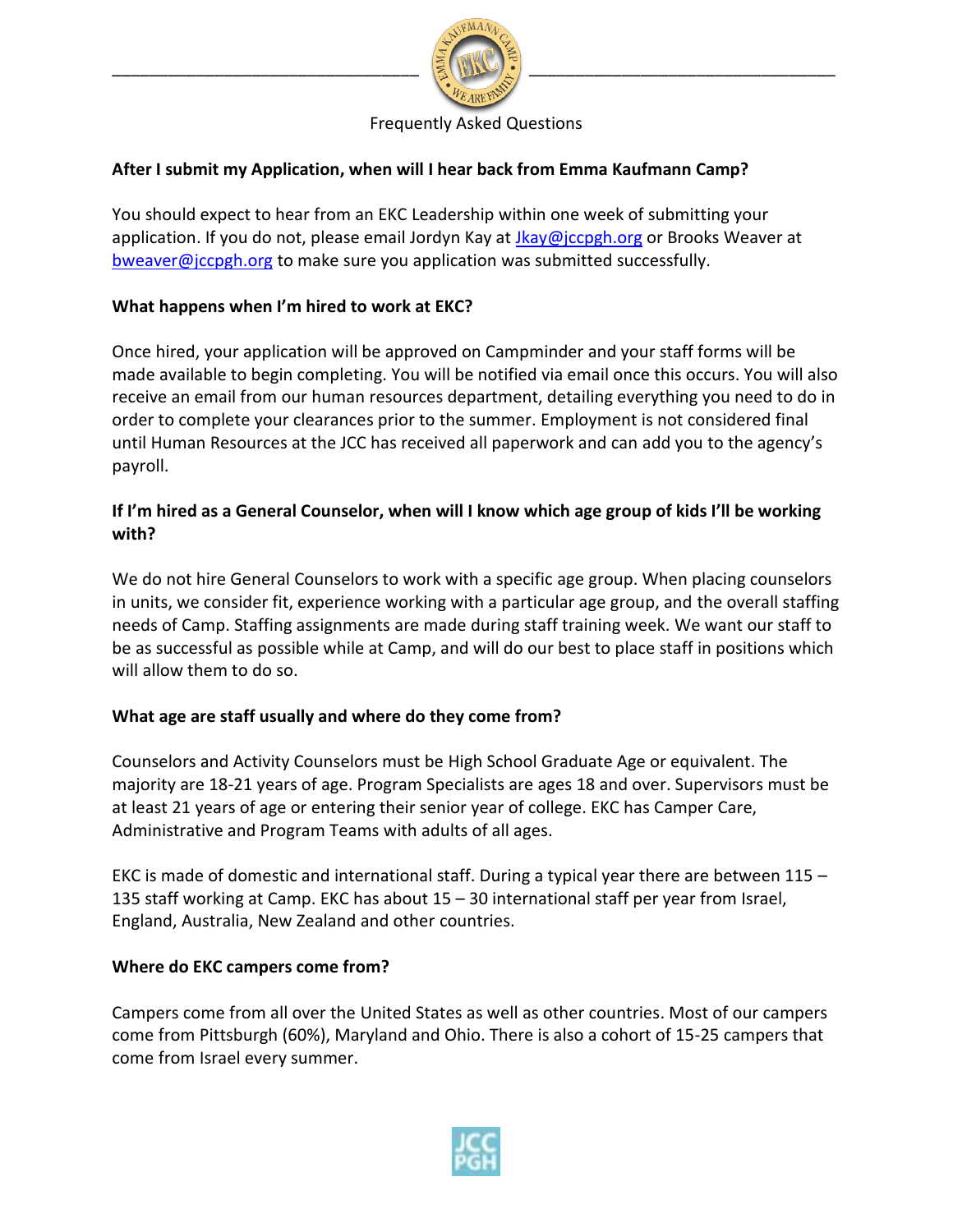

# **As a staff member at EKC, are there any trainings or certifications that will need to be completed prior to arriving at camp?**

All General Counselors must be lifeguard certified, however Exceptions can be made at the discretion of EKC leadership. Activity Counselors and Specialists may need specific certifications, depending on which Specialty Area they are working in. All staff must complete the virtual ASAP Camp Safety training prior to arrival at Camp.

EKC will also provide staff the opportunity to obtain these certifications at Camp, prior to the start of staff training week.

## **What are the ages of Campers at EKC?**

At EKC, campers live in the following units:

Sabra: Rising 2<sup>nd</sup> – 4<sup>th</sup> Graders Kineret: Rising  $5<sup>th</sup>$  &  $6<sup>th</sup>$  Graders Halutzim: Rising  $7<sup>th</sup>$  &  $8<sup>th</sup>$  Graders Teens: Rising 9<sup>th</sup> – 10<sup>th</sup> Graders Staff-in-Training: Rising 11<sup>th</sup> Graders

## **What does Camp housing/living accommodations look like?**

General staff members usually live in cabins with the campers. The cabins in Sabra, Kineret and Halutzim all have bathrooms attached to them. Teen staff members live in Teen Village in platform tents with campers and use a shower house. Supervisors and Leadership staff live in a variety of different housing around camp.

## **Do I have to be Jewish to work at EKC?**

Emma Kaufmann Camp is open and accessible to everyone, regardless of age, race, religion, national origin, sexual orientation, gender identity, gender expression or special need by welcoming individuals of all backgrounds, embracing their uniqueness and diversity under our communal tent.

#### **When do I get paid?**

Staff members are paid depending on how their job is classified. We have hourly and salaried positions. All Positions are paid on the JCC's pay period which is bi-monthly.

#### **When do I have time off during the summer?**

All staff members receive at least one, 50 minute period off during the day and have free time at night, including nights off outside of camp. Staff also receive days off from camp. Each staff

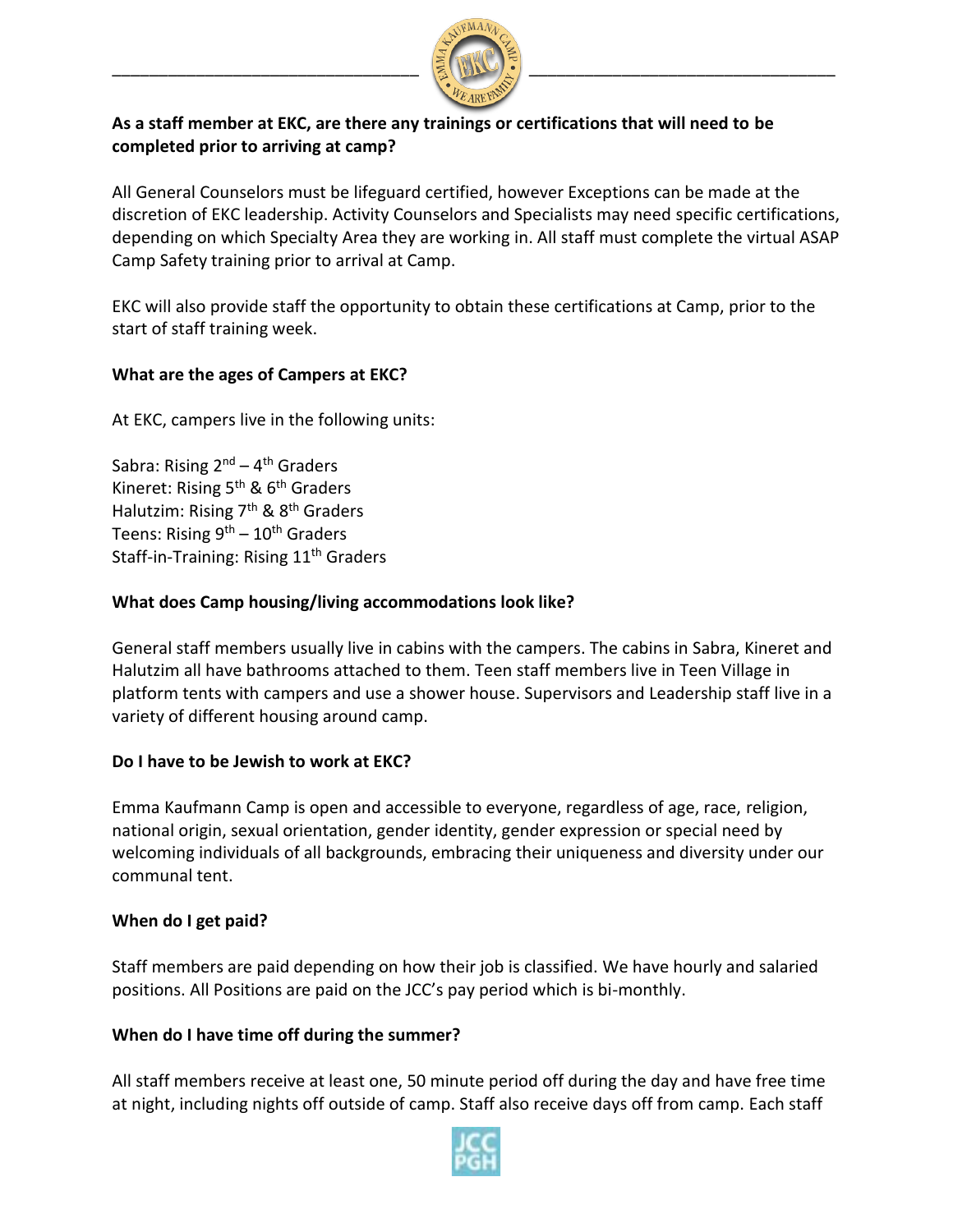

member receives two 42 hour day off blocks during session one and one 42 hour day off block during session two (leave on Friday at 6pm and return to camp Sunday at 12pm). Staff also have off during intersession which is the Wednesday – Saturday between sessions.

We also understand that people have busy lives outside of Camp, with prior commitments and important events happening in their lives. We will do our best to accommodate schedules. Additional time off can be given at the discretion of EKC Leadership.

# **What if I have dietary restrictions?**

EKC is well equipped to handle all food allergies and special dietary accommodations. We are prepared to meet dietary needs including, but not limited to, vegetarian, gluten free, diabetic friendly, and lactose intolerant as well as other allergy restrictions. We have a separate glutenfree kitchen and serving window to accommodate gluten-free individuals. Meals at EKC are Kosher-style and are not supervised by a Mashgiach.

Meal options include fresh fruit, peanut butter and jelly, salad bar with many different options including tuna, and coffee and tea. Meals are served family style with the exception of weekly cookouts that take place in the pavilion rather than in the dining hall.

# **What is Staff social life like at EKC?**

We strive to create a dynamic staff culture with fun social activities in and out of camp. We have optional nightly activities for staff and one major staff event per week. Some of our staff's favorites include: Dodgeball, Cooking in the Camper Kitchen, Rock Paper Scissors Tournament, Campfires, Yoga and Meditation, Bingo, plus many more.

Staff have use of our air-conditioned Staff Lounge which includes a fitness center, computers, comfortable seating, soda machines, television with Direct TV, Ping Pong and a Pool Table.

## **What is there to do around Morgantown, West Virginia?**

Morgantown is home to West Virginia University as well as a plethora of shopping, entertainment, and dining options. Morgantown is also known for is scenic camping and hiking. Morgantown is 1 hour 45 minutes away from Pittsburgh and 3 hours and 30 minutes from Washington DC.

## **Will I have to attend Staff Orientation and Training?**

Yes, all staff members are required to attend staff training and orientation week.

## **What if I am not available to work the entire summer?**